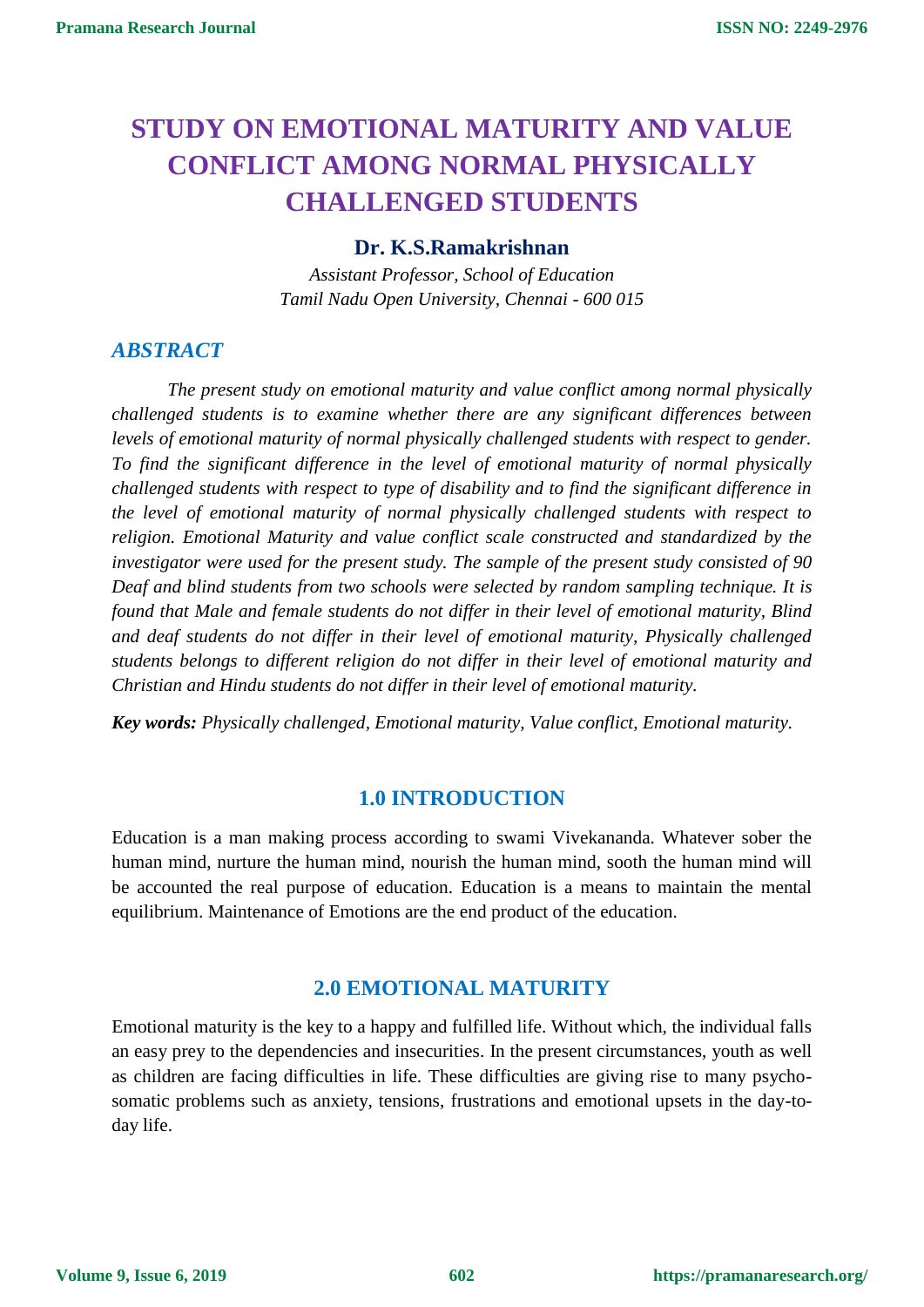## **3.0 NEED AND SIGNIFICANCE OF THE STUDY**

The specific needs for identifying these phenomena of Emotional Maturity as a natural and inevitable essential outcome of student growth and development rather the behaviour of the individuals. Emotional Maturity is said to be the foundation for leading a happy and contended life. If anyone lacks Emotional Maturity the life of the individual will be a sorrowful affair. Physically challenged students stage seems to be the formative stage. Lot of opportunities and avenues are there to get them emotionally disturbed. The events and incidents projected in the media portray how the normal and physically challenged persons of today are fall as victims in the name of modernity and spoiling their life due to emotional imbalance. They may feel isolated sometimes, no one is there to help them, feeling living is unnecessary. As the students are the pillars of the future generations their value pattern of Emotional Maturity are vital factor. Despite having the physical deformity, the normal physically challenged students may differ in their emotional maturity. If so in what extent, and this motivates the investigator to conduct a study on Emotional Maturity and value conflicts among normal physically challenged students.

## **4.0 REVIEW OF THE LITERATURE**

According to the study of Dr. Waheeda Matheen (2011) on Parent-Child Relationship and Emotional Maturity of City College Girls. That study discusses on the dynamics of parent child relationship and emotional maturity of the young girls. The sample was drawn from City College students in the age group of 19-22. Data was collected on the two main measures - a) Parent-Child Relationship and b) Emotional Maturity. Certain sociodemographic information such as birth order, number of siblings, religion, parent education, family type and parental status was examined for their contribution on both emotional maturity and parent-child relationship. Both of the main variables were explored for their inter-relationship.

According to a Study of M.Soundar Rajan (2011) "Emotional Maturity and Adjustment of B.Ed., Trainees in Cuddalore District" dealt with adjustment is the important element for human beings. Adjustment goes along with maturation. Mature people adjust well and immature people will have maladjustment within the individual as well as with people who are living around him. The prolongation such as maladjustment creates problems of maladjustment results in mental disorder and therefore for healthy livings, adjustment is an important psychological phenomenon that every human species requires most.

## **5.0 OBJECTIVES OF THE STUDY**

- 1. To find the significant difference in the level of emotional maturity of normal physically challenged students with respect to gender.
- 2. To find the significant difference in the level of emotional maturity of normal physically challenged students with respect to type of disability.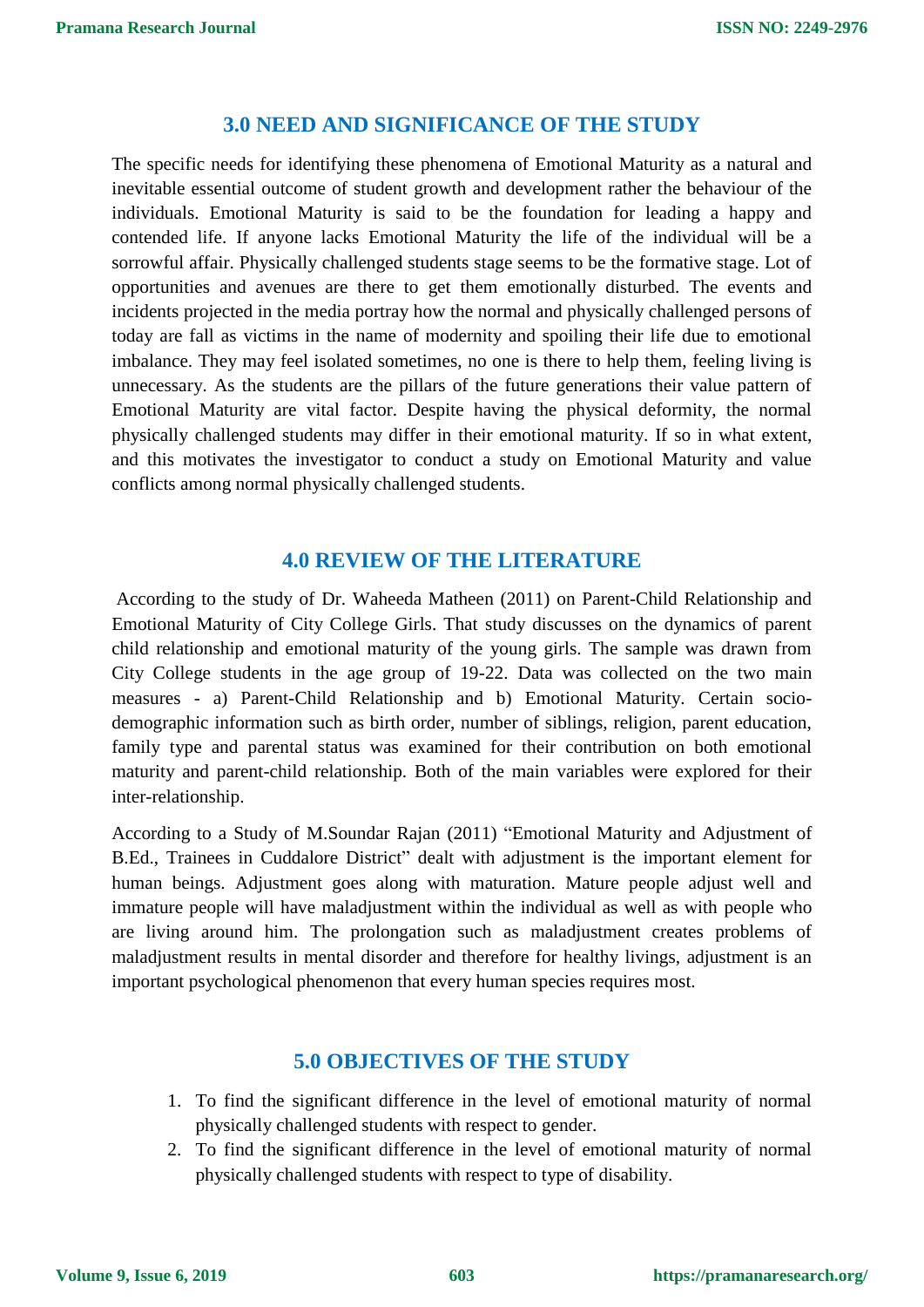- 3. To find the significant difference in the level of emotional maturity of normal physically challenged students with respect to religion.
- 4. To find the significant difference in the level of emotional maturity between Hindu and Christian students.

## **6.0 HYPOTHESES OF THE STUDY**

- 1. There is no significant difference between male and female physically challenged students towards their level of emotional maturity.
- 2. There is no significant difference between the blind and deaf students towards their level of emotional maturity.
- 3. There is no significant difference in the level of emotional maturity of normal physically challenged students with respect to their religion.
- 4. There is no significant difference in the level of emotional maturity between Hindu and Christian students.

# **7.0 METHODOLOGY**

## **Method**

Normative survey method was adopted for the present study.

Emotional Maturity and value conflict scale constructed and standardized by the investigator were used for the present study.

## **Sample of the study**

The sample of the present study consisted of 90 Deaf and blind students from two schools were selected by random sampling technique.

## **8.0 RESULTS**

## **HYPOTHESIS 1**

There is no significant difference between male and female physically challenged students towards their level of emotional maturity.

## **Table 1 Table showing the mean difference of the male and female students towards their level of emotional maturity.**

| <b>GENDER</b> | N  | Mean  | <b>SD</b> | t - value |  |
|---------------|----|-------|-----------|-----------|--|
| Male          | 54 | 26.48 | 5.9165    | 0.03      |  |
| Female        | 36 | 26.44 | 5.1127    |           |  |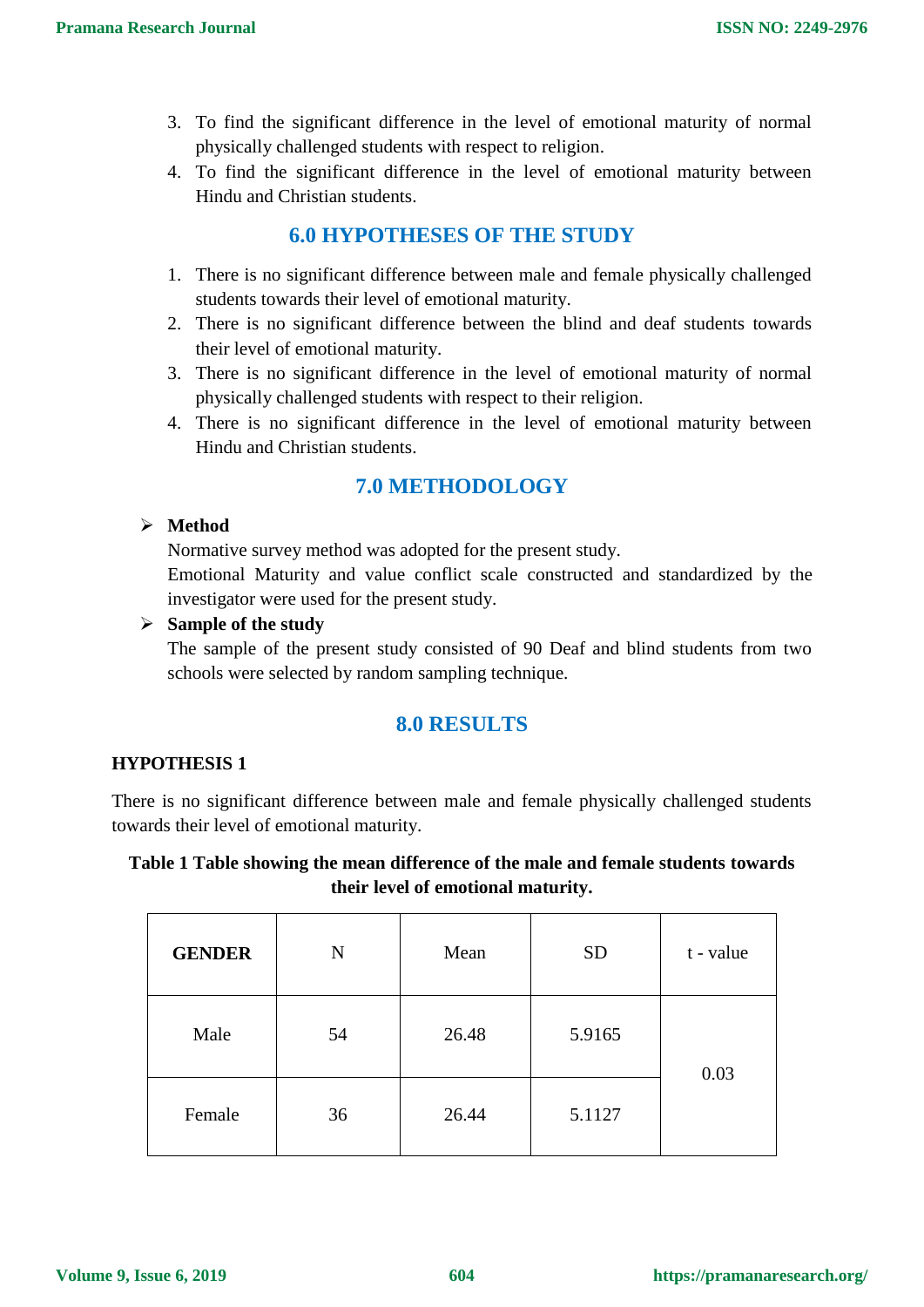The above table shows that the calculated p value 0.03 is less than the t value of 1.96 at .05 level. Hence, there is no significant difference in the level of emotional maturity between male and female students Hence the stated hypothesis "There is no significant difference between male and female physically challenged students towards their level of emotional maturity" is accepted.



## **HYPOTHESIS 2.**

There is no significant difference between the blind and deaf students towards their level of emotional maturity.

## **Table 2 Table showing the mean difference of the blind and deaf students towards their level of emotional maturity**

| of<br>Type<br>disability | N  | Mean  | <b>SD</b> | t - value |  |
|--------------------------|----|-------|-----------|-----------|--|
| <b>Blind</b>             | 48 | 26.79 | 5.8330    | 0.53      |  |
| Deaf                     | 42 | 26.09 | 5.3136    |           |  |

 The above table shows that the calculated p value 0.53 is less than the table t value, and it reveals that there is no significant difference in the level of emotional maturity between male and female students Hence the stated hypothesis "There is no significant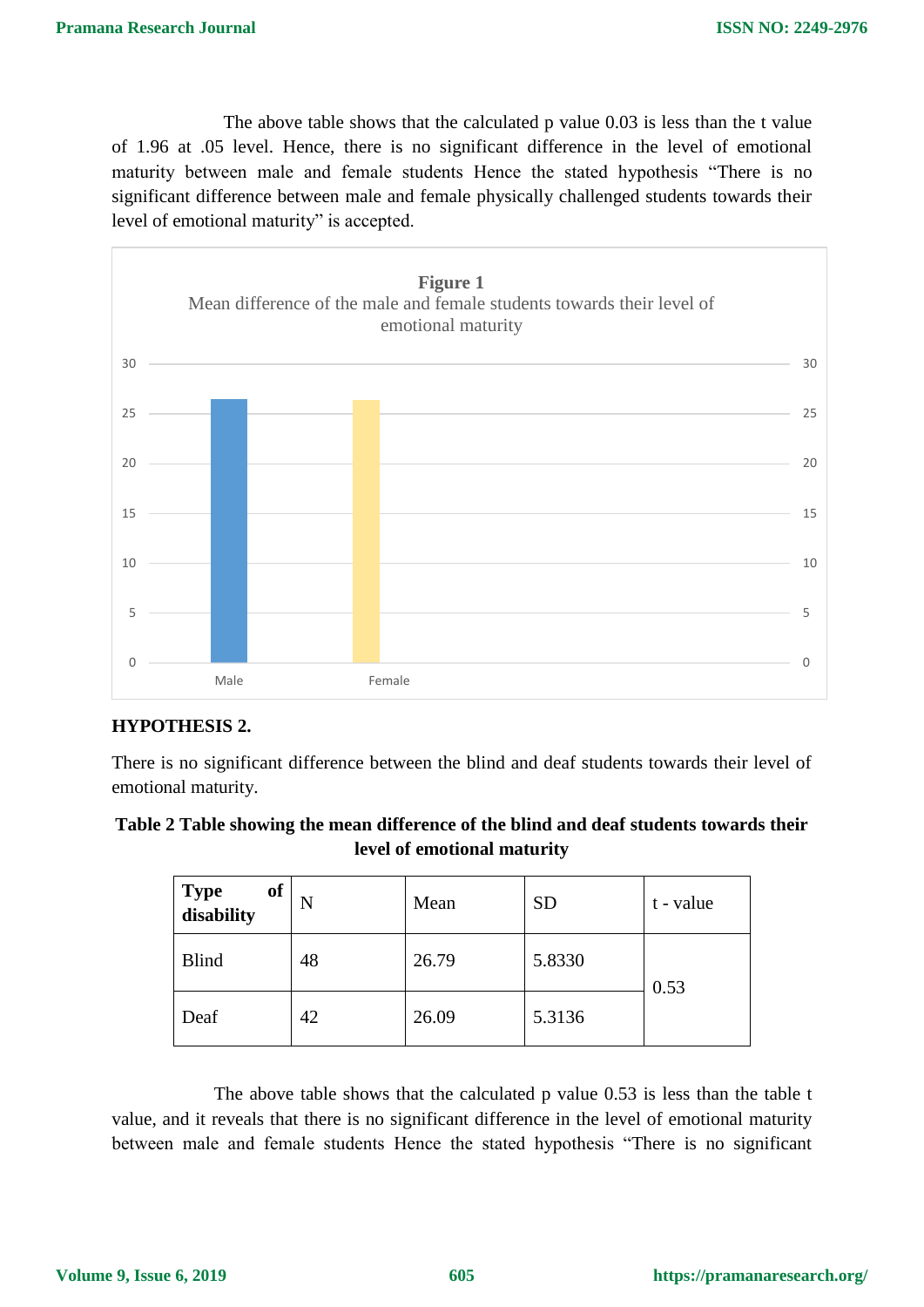difference between the blind and deaf students towards their level of emotional maturity" is accepted.



## **HYPOTHESIS 3.**

There is no significant difference in the level of emotional maturity of normal physically challenged students with respect to their religion.

| Table 3 Table showing the ANOVA for testing the significant difference to the mean |
|------------------------------------------------------------------------------------|
| scores of students with respect to their religion.                                 |

|                          | of<br>Sum<br>squares | df | Mean square | F-value | p-value |
|--------------------------|----------------------|----|-------------|---------|---------|
| <b>Between</b><br>groups | 27.812               | 2  | 13.906      |         |         |
| Within<br>groups         | 2742.588             | 87 | 31.524      | 0.441   | 0.65    |
| Total                    | 2770.400             | 89 |             |         |         |

The above table shows that the calculated p value 0.65 is greater than 0.0441 and it is not significant at 0.05 level. Hence the stated hypothesis "There is no significant difference among the students with respect to their religion" is accepted.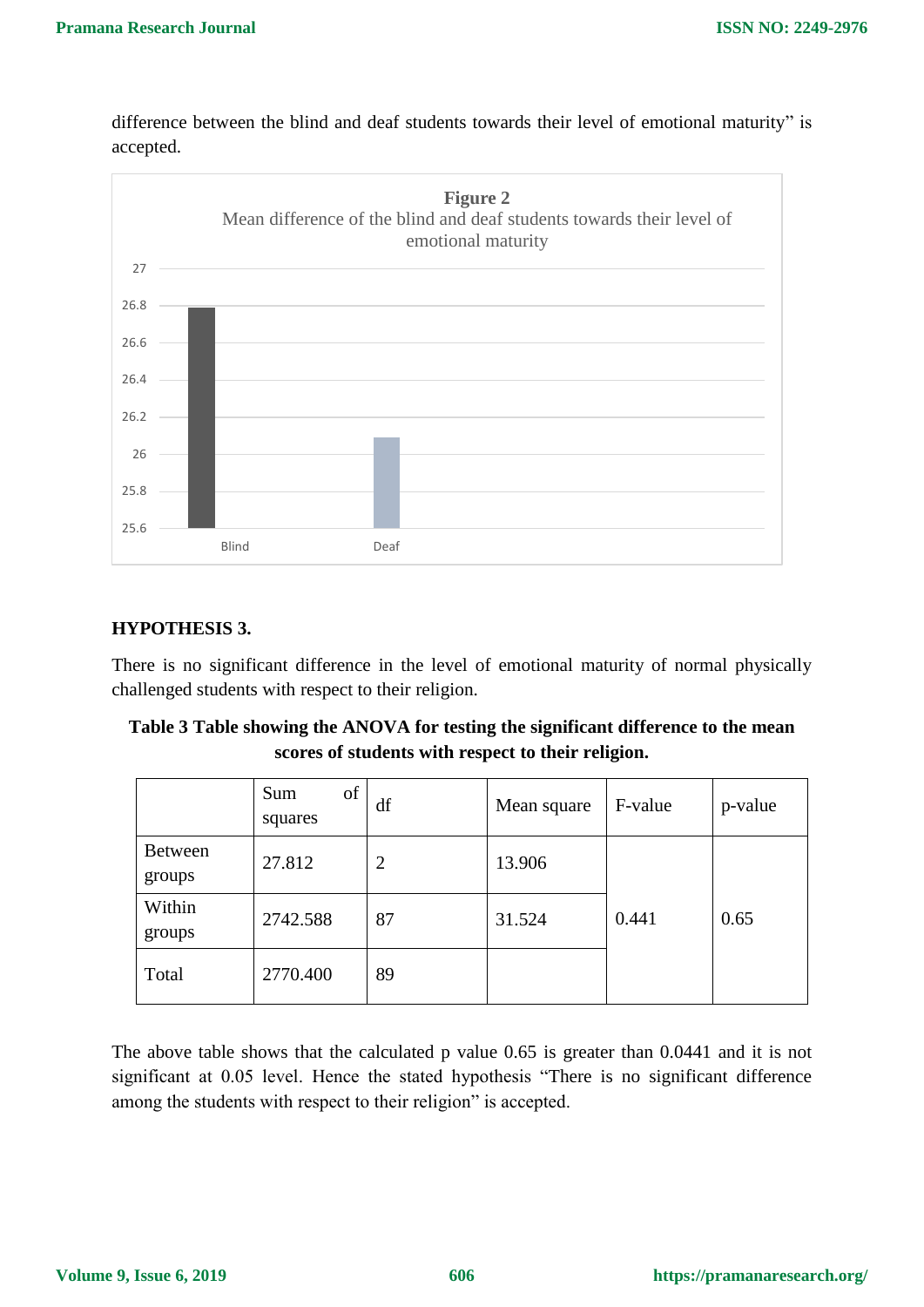

## **HYPOTHESIS 4.**

There is no significant difference in the level of emotional maturity between Hindu and Christian students.

## **Table 4 Table showing the mean difference of level of emotional maturity between Hindu and Christian students.**

| <b>Religion</b> | N  | Mean  | <b>SD</b> | t - value |  |
|-----------------|----|-------|-----------|-----------|--|
| Hindu           | 51 | 26.82 | 5.8058    | 0.90      |  |
| Christian       | 23 | 25.52 | 5.5339    |           |  |

The above table shows that the calculated p value 0.90 is lesser than table value at .05 level of significance. It reveals that there is significant difference in the level of emotional maturity between Hindu and Christian students. Hence the stated hypothesis "There is no significant difference in the level of emotional maturity between Hindu and Christian students" is accepted.